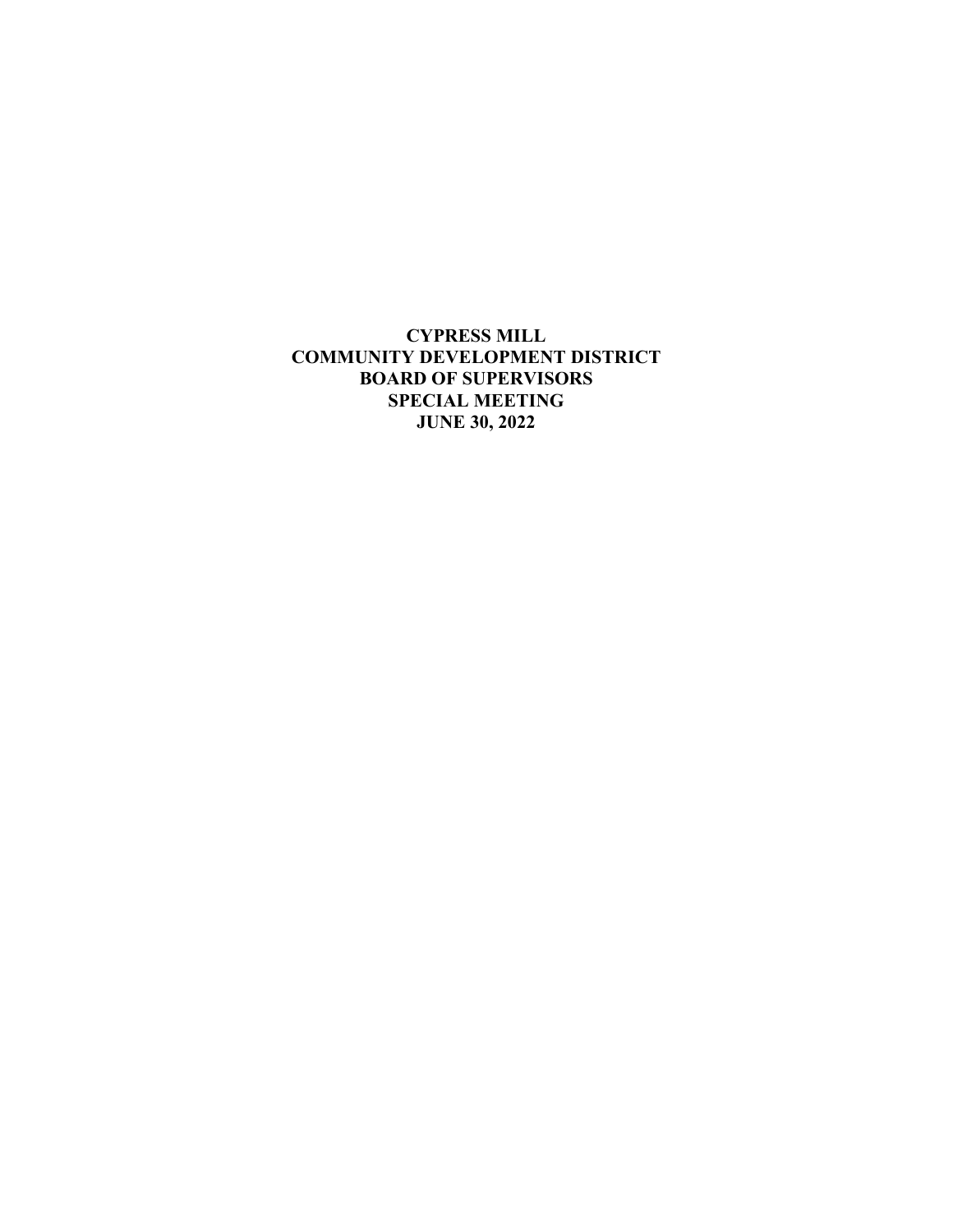# **CYPRESS MILL COMMUNITY DEVELOPMENT DISTRICT AGENDA THURSDAY, JUNE 30, 2022 10:00 A. M. The offices of Inframark Located at 2005 Pan Am Circle, Suite 300, Tampa, Florida 33607**

| <b>District Board of Supervisors</b> | Chairman               | Kelly Evans   |
|--------------------------------------|------------------------|---------------|
|                                      | Vice Chairman          | Laura Coffey  |
|                                      | Supervisor             | Ben Gainer    |
|                                      | Supervisor             | Becky Wilson  |
|                                      | Supervisor             | Lori Campagna |
| <b>District Manager</b>              | Inframark              | Gene Roberts  |
| <b>District Attorney</b>             | Straley Robin Vericker | Vivek Babbar  |
| <b>District Engineer</b>             | Landmark Engineering   | Todd Amaden   |

#### *All cellular phones and pagers must be turned off while in the meeting room*

The special meeting will begin at **10:00 am** with the third section called **Business Items.** The business items section contains items for approval by the District Board of Supervisors that may require discussion, motion and votes on an item-by-item basis. If any member of the audience would like to speak on one of the business items, they will need to register with the District Administrator prior to the presentation of that agenda item. The fourth section called **Consent Agenda**. The Consent Agenda section contains items that require the review and approval of the District Board of Supervisors as a normal course of business. The fifth section is called **Vendor/Staff Reports**. This section allows the District Administrator, Engineer, and Attorney to update the Board of Supervisors on any pending issues that are being researched for Board action.

The final section is called **Board of Supervisors Request and Comments**. This is the section in which the Supervisors may request Staff to prepare certain items in an effort to meet residential needs. The Public Comment portion of the agenda is where individuals may comment on matters that concern the District. Each individual is limited to **three (3) minutes** for such comment. The Board of Supervisors or Staff is not obligated to provide a response until sufficient time for research or action is warranted. IF THE COMMENT CONCERNS A MAINTENANCE RELATED ITEM, THE ITEM WILL NEED TO BE ADDRESSED BY THE DISTRICT ADMINSTRATOR OUTSIDE THE CONTEXT OF THIS MEETING.

Agendas can be reviewed by contacting the Manager's office at (813) 873-7300 at least seven days in advance of the scheduled meeting. Requests to place items on the agenda must be submitted in writing with an explanation to the District Manager at least fourteen (14) days prior to the date of the meeting.

Public workshops sessions may be advertised and held in an effort to provide informational services. These sessions allow staff or consultants to discuss a policy or business matter in a more informal manner and allow for lengthy presentations prior to scheduling the item for approval. Typically, no motions or votes are made during these sessions.

Pursuant to provisions of the Americans with Disabilities Act, any person requiring special accommodations to participate in this meeting is asked to advise the District Office at (813) 873-7300, at least 48 hours before the meeting. If you are hearing or speech impaired, please contact the Florida Relay Service at 7-1-1, who can aid you in contacting the District Office.

Any person who decides to appeal any decision made by the Board with respect to any matter considered at the meeting is advised that this same person will need a record of the proceedings and that accordingly, the person may need to ensure that a verbatim record of the proceedings is made, including the testimony and evidence upon which the appeal is to be based.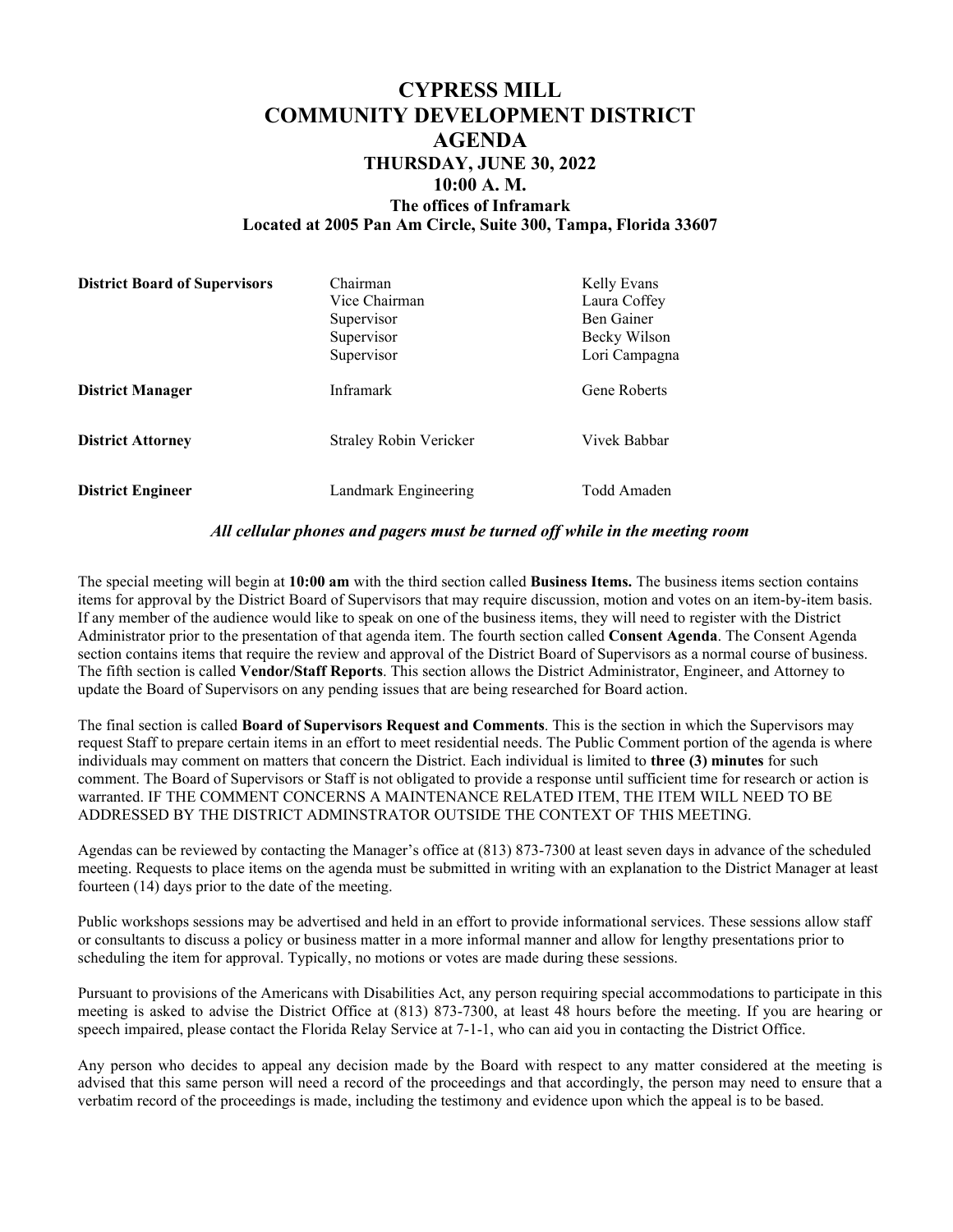June 30, 2022

#### Board of Supervisors **Cypress Mill Community Development District**

Dear Board Members:

The Special Meeting of Cypress Mill Community Development District will be held on **June 30, 2022, at 10:00 a.m. at the offices of Inframark located at 2005 Pan Am Circle Suite 300, Tampa, FL 33607**. Please let us know 24 hours before the meeting if you wish to call in for the meeting. Following is the agenda for the meeting:

#### **Call In Number: 1-866-906-9330 Access Code: 7979718#**

#### **1. CALL TO ORDER/ROLL CALL**

- **2. PUBLIC COMMENTS ON AGENDA ITEMS**
- **3. BUSINESS ITEMS**
	- A. Discussion on Resident Resumes
		- B. Consideration of District Engineer's Report 2022……………………………*Under Separate Cover*
	- C. Consideration of Special Assessment Methodology Report………………….*Under Separate Cover*
		- D. Consideration of Resolution 2022-04; Declaring Preliminary Special Assessments for Recreational Project…………………………………………………………...............Tab 01
		- E. Consideration of Resolution 2022-05; Setting a Public Hearing on
			- Special Assessments for Recreational Project ..…………………………………….…….Tab 02

# **4. VENDOR/STAFF REPORTS**

- A. District Counsel
- B. District Engineer
- C. District Manager
- **5. BOARD OF SUPERVISORS REQUESTS AND COMMENTS**
- **6. PUBLIC COMMENTS**

# **7. ADJOURNMENT**

We look forward to seeing you at the meeting. In the meantime, if you have any questions, please do not hesitate to call us at (813) 873-7300.

Sincerely, Gene Roberts District Manager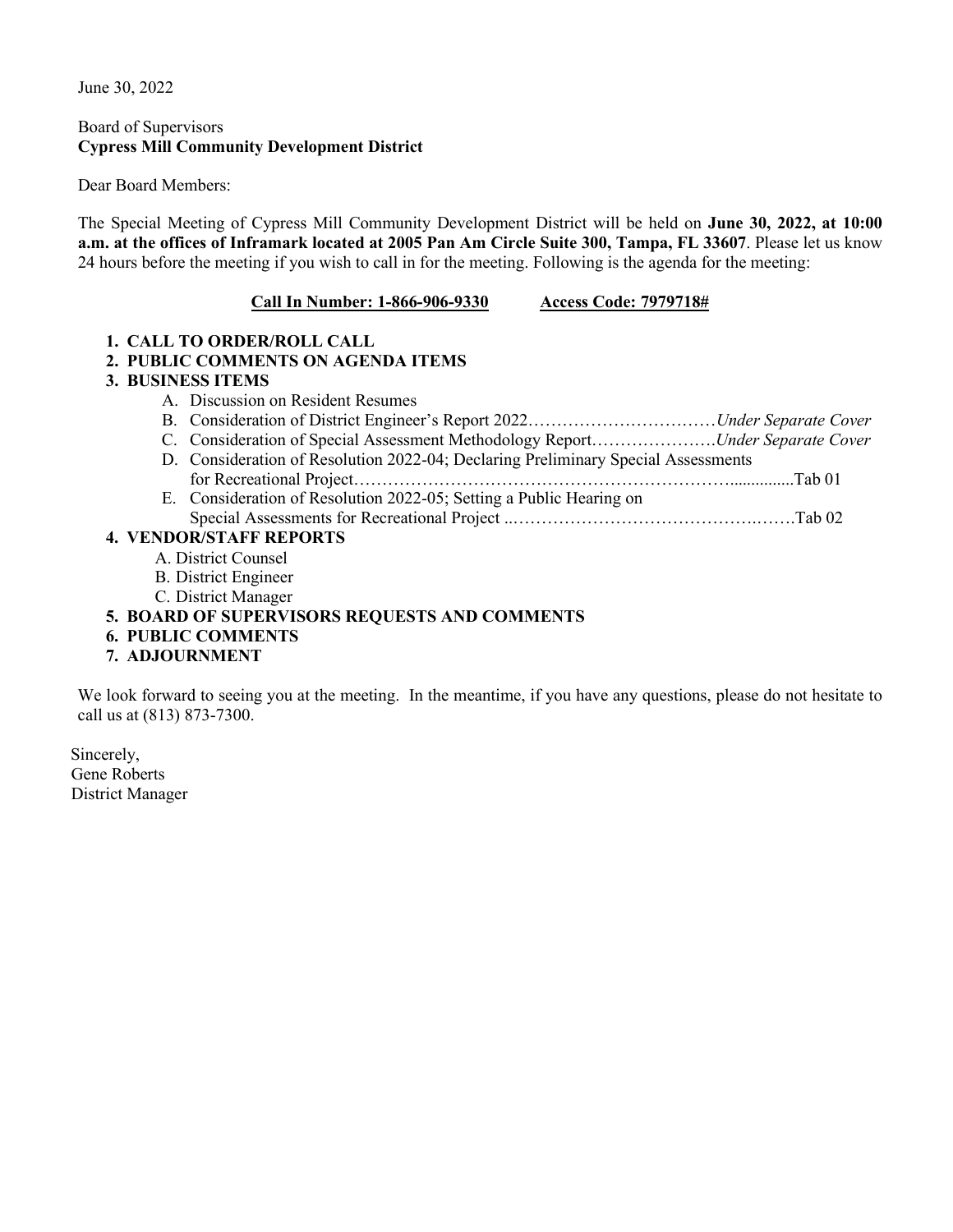#### **RESOLUTION NO. 2022-04**

A RESOLUTION OF THE BOARD OF SUPERVISORS OF THE CYPRESS MILL COMMUNITY DEVELOPMENT DISTRICT DECLARING NON-AD VALOREM SPECIAL ASSESSMENTS; INDICATING THE LOCATION, NATURE AND ESTIMATED COST OF THE PUBLIC IMPROVEMENTS WHICH COST IS TO BE DEFRAYED IN WHOLE OR IN PART BY SUCH DEBT ASSESSMENTS: PROVIDING THE PORTION OF THE ESTIMATED COST OF THE PUBLIC IMPROVEMENTS TO BE DEFRAYED IN WHOLE OR IN PART BY SUCH DEBT ASSESSMENTS; PROVIDING THE MANNER IN WHICH SUCH DEBT ASSESSMENTS SHALL BE MADE; PROVIDING WHEN SUCH DEBT ASSESSMENTS SHALL BE MADE; DESIGNATING LANDS UPON WHICH SUCH DEBT ASSESSMENTS SHALL BE LEVIED; PROVIDING FOR AN ASSESSMENT PLAT; AUTHORIZING THE PREPARATION OF A PRELIMINARY ASSESSMENT ROLL; AND PROVIDING FOR AN EFFECTIVE DATE.

WHEREAS, the Board of Supervisors (the "Board") of the Cypress Mill Community Development District (the "District") has determined to acquire and construct certain public improvements (the "Recreational Project") set forth in the plans and specifications described in the Report of the District Engineer dated June 2022 (the "Engineer's Report"), incorporated by reference as part of this Resolution and which is available for review at the office of Inframark, located at 2005 Pan Am Circle, Suite 300, Tampa, FL 33607 (the "District Office"); and

WHEREAS, the Board finds that it is in the best interest of the District to pay the cost of the Recreational Project by imposing, levying, and collecting non-ad valorem special assessments pursuant to Chapter 190, the Uniform Community Development District Act, Chapter 170, the Supplemental Alternative Method of Making Local and Municipal Improvements, and Chapter 197, Florida Statutes (the "Debt Assessments"); and

WHEREAS, the District is empowered by Chapters 190, 170, and 197, Florida Statutes, to finance, fund, plan, establish, acquire, construct or reconstruct, enlarge or extend, equip, operate, and maintain the Recreational Project and to impose, levy, and collect the Debt Assessments; and

WHEREAS, the District hereby determines that benefits will accrue to the property improved, the amount of those benefits, and that the Debt Assessments will be made in proportion to the benefits received as set forth in the Master Assessment Methodology Report dated June 30, 2022, (the "Assessment Report") incorporated by reference as part of this Resolution and on file in the District Office; and

WHEREAS, the District hereby determines that the Debt Assessments to be levied will not exceed the benefits to the property improved.

# NOW, THEREFORE, BE IT RESOLVED BY THE BOARD OF THE DISTRICT THAT:

- 1. The foregoing recitals are hereby incorporated as the findings of fact of the Board.
- 2. The Debt Assessments shall be levied to defray all of the costs of the Recreational Project.
- 3. The nature of the Recreational Project generally consists of public improvements consisting of a 2.3acre tract of land together with an existing clubhouse building, pool, parking lot, green space, landscaping/hardscaping, fixtures and personal property, all located within Tract C-1 of the Cypress Mill Phase 1A plat, all as described more particularly in the plans and specifications on file at the District Office, which are by specific reference incorporated herein and made part hereof.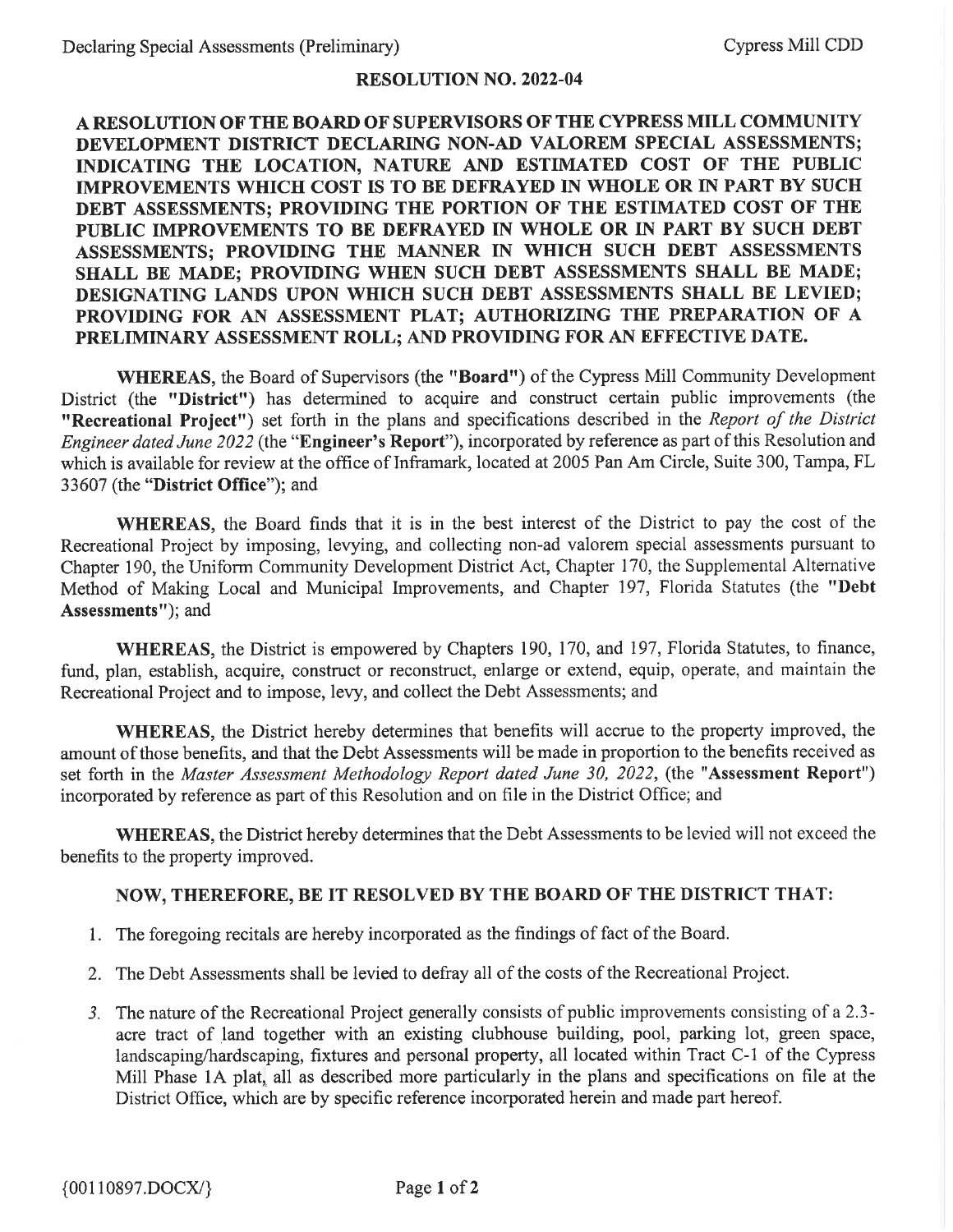Declaring Special Assessments (Preliminary)

- 4. The general locations of the Recreational Project are as shown on the plans and specifications referred to above.
- 5. As stated in the Engineer's Report, the estimated cost of the Recreational Project is approximately \$5,900,000 (hereinafter referred to as the "Estimated Cost").
- 6. As stated in the Assessment Report, the Debt Assessments will defray approximately of the expenses, which includes the Estimated Cost, plus financing related  $\mathsf{s}$  and  $\mathsf{s}$ costs, capitalized interest, a debt service reserve and contingency, all of which may be financed by the District's proposed special assessment bonds.
- 7. As provided in further detail in the Assessment Report, the lands within the District are currently fully platted and the Debt Assessments will be levied on an equalized basis across all residential units as they will all benefit equally from the ability to enjoy and use the Recreational Project regardless of product type or front footage.
- 8. In the event the actual cost of the Recreational Project exceeds the Estimated Cost, such excess may be paid by the District from additional assessments or contributions from other entities. No such excess shall be required to be paid from the District's general revenues.
- 9. The Debt Assessments shall be levied in accordance with the Assessment Report referenced above on all lots, within the District, which are adjoining and contiguous or bounding and abutting upon the Recreational Project or specially benefited thereby and further designated by the assessment plat hereinafter provided for.
- 10. There is on file at the District Office, an assessment plat showing the area to be assessed, with the plans and specifications describing the Recreational Project and the Estimated Cost, all of which shall be open to inspection by the public.
- 11. The Chair of the Board has caused the District Manager to prepare a preliminary assessment roll which shows the lots assessed, the amount of benefit to and the assessment against each lot and the number of annual installments into which the assessment is divided. The preliminary assessment roll is part of the Assessment Report which is on file at the District Office.
- 12. In accordance with the Assessment Report and commencing with the year in which the District is obligated to make payment of a portion of the Estimated Cost acquired by the District, the Debt Assessments shall be paid in not more than 30 annual installments payable at the same time and in the same manner as are ad valorem taxes and as prescribed by Chapter 197, Florida Statutes; provided, however, that in the event the uniform method for the collection of non-ad valorem assessments is not available to the District in any year, or the District determines not to utilize the provision of Chapter 197, Florida Statutes, the Debt Assessments may be collected as is otherwise permitted by law.

Passed and Adopted on June 30, 2022.

Attest:

**Cypress Mill Community Development District** 

Brian Lamb Secretary

Kelly Evans Chair of the Board of Supervisors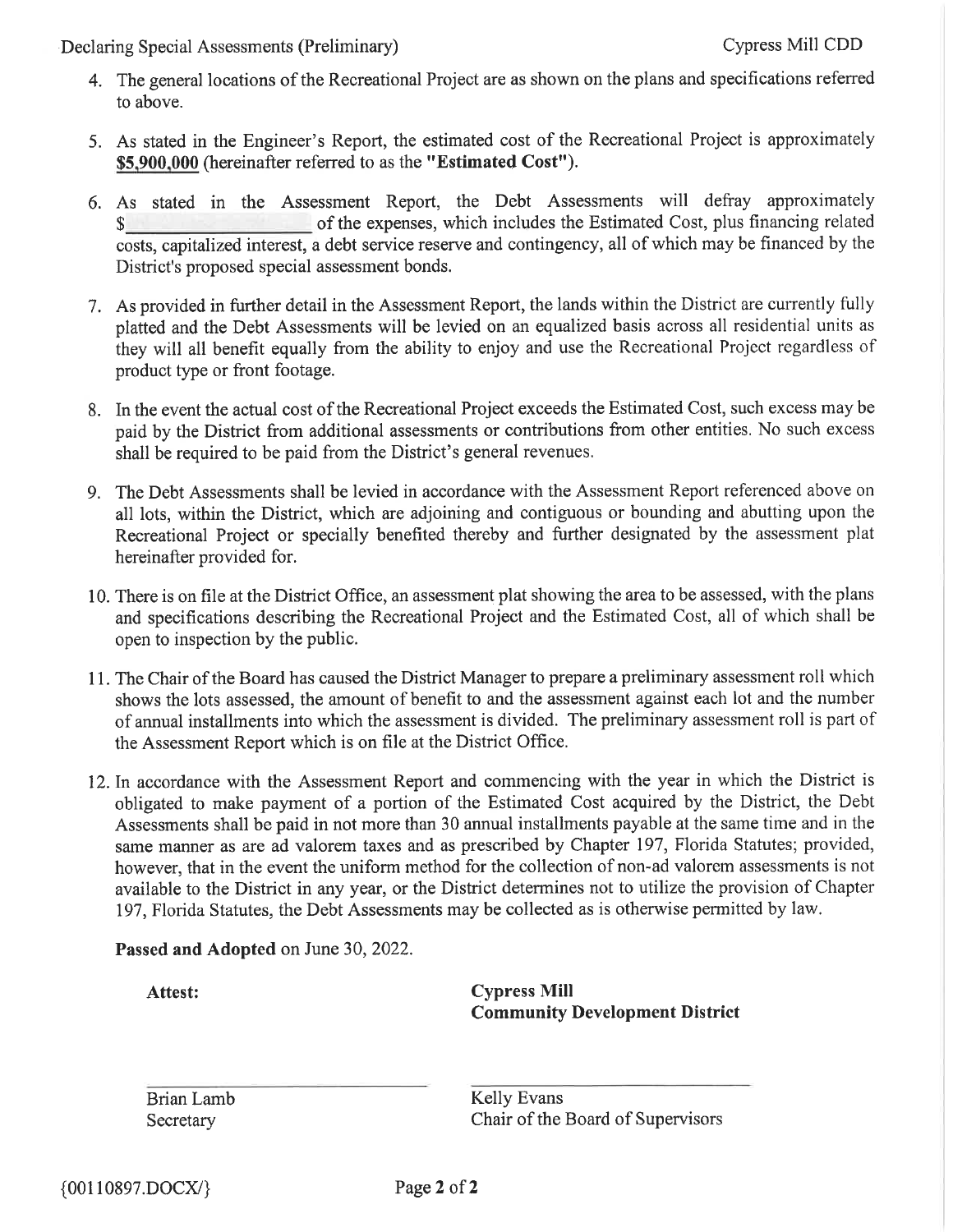# **RESOLUTION NO. 2022-05**

# **A RESOLUTION OF THE BOARD OF SUPERVISORS OF THE CYPRESS MILL COMMUNITY DEVELOPMENT DISTRICT SETTING A PUBLIC HEARING TO BE HELD ON THURSDAY SEPTEMBER 1, 2022 AT 6 P.M. AT THE HILTON GARDEN INN, 4328 GARDEN VISTA DRIVE, RIVERVIEW, FLORIDA 33578, FOR THE PURPOSE OF HEARING PUBLIC COMMENT ON IMPOSING NON-AD VALOREM SPECIAL ASSESSMENTS ON CERTAIN PROPERTY WITHIN THE DISTRICT IN ACCORDANCE WITH CHAPTERS 170, 190, AND 197, FLORIDA STATUTES.**

**WHEREAS**, the Board of Supervisors (the "**Board**") of the Cypress Mill Community Development District (the "**District**") has previously adopted Resolution No. 2022-04 entitled

**A RESOLUTION OF THE BOARD OF SUPERVISORS OF THE CYPRESS MILL COMMUNITY DEVELOPMENT DISTRICT DECLARING NON-AD VALOREM SPECIAL ASSESSMENTS; INDICATING THE LOCATION, NATURE AND ESTIMATED COST OF THE PUBLIC IMPROVEMENTS WHICH COST IS TO BE DEFRAYED IN WHOLE OR IN PART BY SUCH DEBT ASSESSMENTS; PROVIDING THE PORTION OF THE ESTIMATED COST OF THE PUBLIC IMPROVEMENTS TO BE DEFRAYED IN WHOLE OR IN PART BY SUCH DEBT ASSESSMENTS; PROVIDING THE MANNER IN WHICH SUCH DEBT ASSESSMENTS SHALL BE MADE; PROVIDING WHEN SUCH DEBT ASSESSMENTS SHALL BE MADE; DESIGNATING LANDS UPON WHICH SUCH DEBT ASSESSMENTS SHALL BE LEVIED; PROVIDING FOR AN ASSESSMENT PLAT; AUTHORIZING THE PREPARATION OF A PRELIMINARY ASSESSMENT ROLL; AND PROVIDING FOR AN EFFECTIVE DATE.**

**WHEREAS**, in accordance with Resolution No. 2022-04, a preliminary assessment roll has been prepared and all other conditions precedent set forth in Chapters 170, 190, and 197, Florida Statutes; to the holding of the aforementioned public hearing have been satisfied, and the preliminary assessment roll and related documents are available for public inspection at the office of Inframark, located at 2005 Pan Am Circle, Suite 300, Tampa, FL 33607 (the "**District Office**").

# **NOW, THEREFORE, BE IT RESOLVED BY THE BOARD OF DISTRICT THAT:**

- 1. There is hereby declared a public hearing to be held on **Thursday September 1, 2022, at 6 p.m. at the Hilton Garden Inn, 4328 Garden Vista Drive, Riverview, Florida 33578**, for the purpose of hearing comment and objection to the proposed non-ad valorem special assessments for District public improvements as identified in the preliminary assessment roll, a copy of which is on file at the District Office. Affected parties may appear at that hearing or submit their comments in writing prior to the meeting to the District Manager at the District Office at the address listed above.
- 2. Notice of said hearing shall be advertised in accordance with Chapters 170, 190, and 197 Florida Statutes, and the District Manager is hereby authorized to place said notice in a newspaper of general circulation within Hillsborough County (by 2 publications 1 week apart with the first publication at least 20 days prior to the date of the hearing established herein). The District Manager shall file a publisher's affidavit with the District Secretary verifying such publication of notice. The District Manager is further authorized and directed to give 30 days written notice by first class United States mail of the time and place of this hearing to the owners of all property to be assessed and include in such notice the amount of the assessment for each such property owner, a description of the areas to be improved and notice that information concerning all assessments may be ascertained at the District Office. The District Manager shall file proof of such mailing by affidavit with the District Secretary.